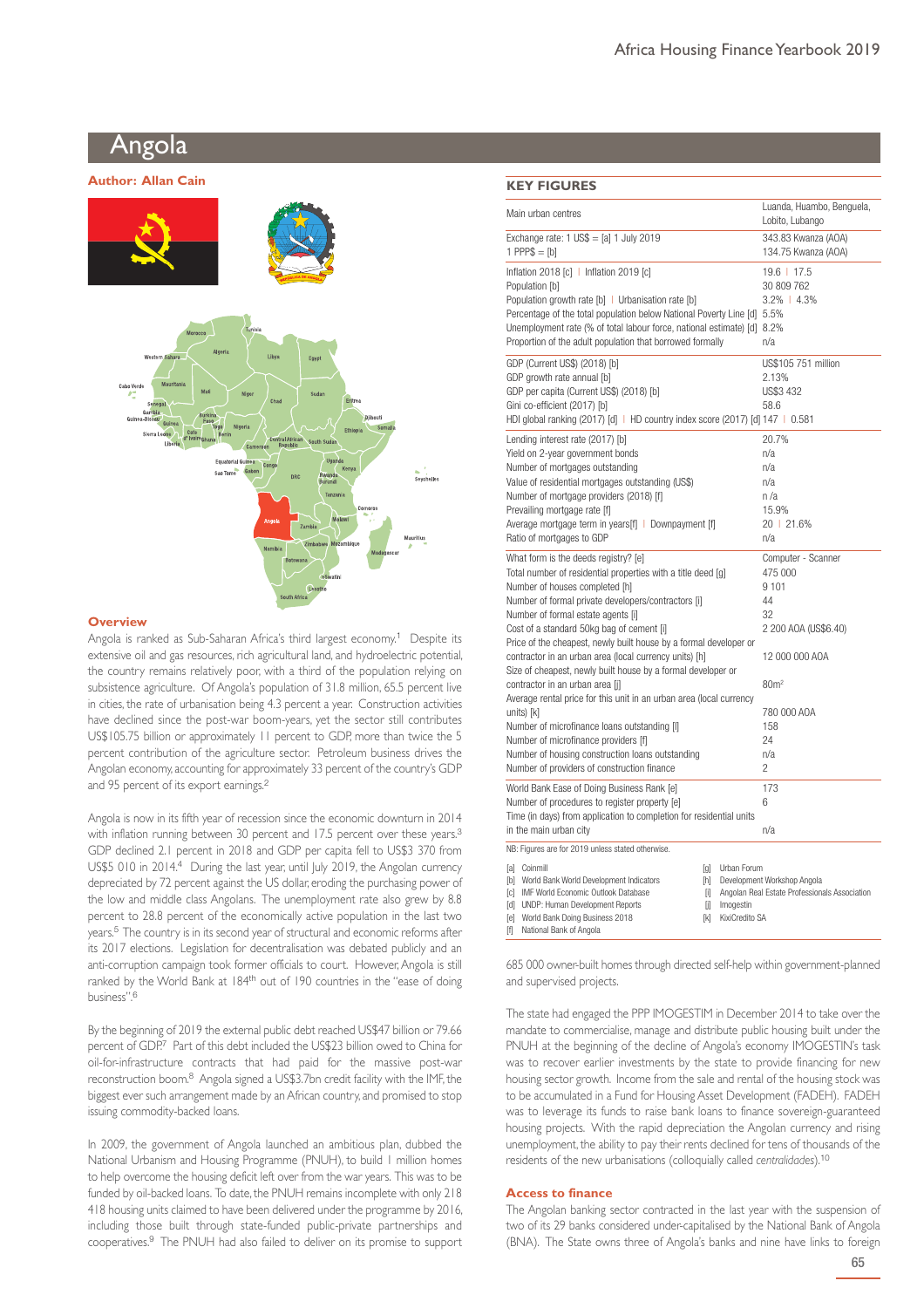

banks. Other financial institutions include 24 insurance companies, six pension funds, and three micro-credit institutions. Banks' total assets in 2017 represented the equivalent of 57.7 percent of GDP.<sup>11</sup> Banking has been one of the few profitable sectors of the economy in recent years,<sup>12</sup> with returns approximately 15 percent since 2017, despite the increase of bad credit to more than 35 percent and the rising ratio of overdue loans to 40.2 percent. The rise in profitability of commercial banks is attributed to the increase in foreign exchange transactions and income from securities and treasury bills rather than from the business of lending to the economy.<sup>13</sup>

While most commercial banks still made profits, they withdrew credit for housing and productive sectors of the economy. The financial inclusion rate is 36 percent but getting bank credit for housing became difficult.<sup>14</sup> Only two commercial banks claim that they offer housing finance, with an advertised interest rate of 15.88 percent,<sup>15</sup> but there is no evidence of any housing loans made during the last year. The Angolan parliament has still not passed legislation on mortgages. In the case of a default on a housing loan, a bank's lien may not have priority over other creditors and recourse to collect through the courts takes up to three years, causing banks to withdraw from the housing market.<sup>16</sup> Without real mortgage financing, some owner-builders take high-interest short-term consumer loans to finance specific stages of home building. Consumer loans are guaranteed by salaries and are often taken by government employees or people with fixed employment. When consumer loans can be obtained, they are offered at the interest rate of approximately 20 percent.<sup>17</sup> Credit indebtedness of clients in the Angolan banking system reached 26 percent in 2018, having more than doubled since 2015. Nonperforming loans on real estate are currently around 30 percent, according to the secretary of the Association of Real Estate Professionals (APIMA).<sup>18</sup>

Angola's oldest micro-finance institution KixiCrédito has piloted a housing loan called KixiCasa. The loan finances a start-up core house and its incremental extension over time.<sup>19</sup> The one-bedroom houses are commercialised at KzL6 million or US\$4,600 and the two-bedroom houses at Kz2.1 million or US\$6 000. Unlike state housing projects, the houses are not subsidised but through KixiCasa's loans can be bought in three to six years at a monthly interest rate of 2.5 percent.<sup>20</sup>

# **Affordability**

The recession of the last four years distressed the real estate sector, resulting in less demand, more supply, and lower prices if incomes are denominated in dollars. The dollar-denominated prices of apartments and offices in the centre of Luanda have fallen almost 30 percent since 2014. Similarly, prices in the rental market fell due to the departure of thousands of Chinese, Portuguese, and Brazilian expatriates from the country. In Kwanzas however, the prices in national currency more than doubled on the private market and nearly quadrupled in the new prime areas of the capital.<sup>21</sup>

Houses provided under the PNUH were initially sold or rented under agreements that were indexed to the dollar. With the depreciation of the Angolan currency, rents increased and rapidly became unaffordable. The threat of rent-strikes and eventual negotiations de-linked prices and fixed them in local currency. Apartments in centralidades could be bought in cash for as little as Kz12 million or acquired through rent-for-purchase at Kz38 000 a month. Of the houses distributed publicly through the PNUH, 2 percent of all dwellings were sold directly for cash, 26 percent were leased or rented and 72 percent were acquired through the rent-to-purchase mechanism.<sup>22</sup>

The decline of the purchasing-power of even government-salaried workers and the progressive removal of subsidies from services and commodities has reduced almost all residents' capacity to pay rents. Over 50 percent of those living in PNUH housing have stopped paying their monthly rents. The Housing Development Fund (FFH) has threatened to encumber defaulter's bank accounts. The payment period of rent-to-purchase contracts was extended from the original 20 years to 30. The change means that the residents of PNUH housing will be able to pay less monthly but for a longer period.<sup>23</sup>

To make housing available for priority groups such as youth, ex-combatants, teachers, and health workers outside the main urban centres, the PNUH provided financing, mainly to national construction firms, to build 200 houses in each of Angola's 165 municipalities. The programme set the unit selling price at Kz4 200 000 which was US\$40 000 in 2014 but US\$12 000 today. While the

# **Availability of data on housing finance**

The National Statistics Institute (INE) is the source of official information on housing, demography, and employment issues in Angola. A nationwide household well-being poverty study was completed in 2011. In 2014, INE Angola's first post-independent Population and Housing Census was conducted nationally. In 2019 national studies on employment and the informal economy have been undertaken by INE that may produce some information on the contribution of the construction sector to the Angolan economy.

Neither the government nor private sector produce housing finance statistics. Private real estate companies have published no new information on the sector in 2018 and 2019. The Development Workshop's documentation centre (CEDOC) does a daily review of all published media covering Angolan housing and finance, among other issues. CEDOC's compilations are published in monthly abstracts on Development Workshop's website.

target has not been met, the programme did build 9 840 units across the country.<sup>24</sup> Housing units were often built without adequate water or electricity services on inconvenient sites outside existing municipal centres. By 2019 many of the projects remain incomplete or unoccupied. In several provinces, houses built under a social housing plan for youth remain uninhabited because most young people lack financial capacity, even using the rent-for-purchase scheme.<sup>25</sup> Many houses remain uninhabited and incomplete, often built in areas without access to basic services, schools and health posts.<sup>26</sup>

The PNUH's strategy for making housing affordable for the poor has been through the "directed self-construction" programme that was designed to benefit 685 000 families. Citizens with low incomes were to be able to buy serviced land at reasonable prices and procure subsidised building materials with state assistance.<sup>27</sup> To date only approximately 100 000 plots of land have been made available in statedesignated "land reserves" that are often beyond the peri-urban perimeter of cities or in rural areas. Little has been done to subsidise the cost of building materials. For owner-builders the high local currency cost of housing construction is partly attributed to the weakness of building materials production industries in Angola. The government used the argument for reduction of tariffs on imported building materials. In 2018, 7 percent of the national value of imports, or US\$801 million, was of construction materials. As in previous years, the principal source of these imported materials was China.<sup>28</sup> By 2018, however, the principal building material, cement was actually overproduced in Angola. The market absorbed less than 30 percent of the Angolan cement due to the shutdown of most public works in the country and the diminished buying-power of local consumers and owner-builders.<sup>29</sup>

The state has greatly subsidised those clients fortunate enough to receive housing through the PNUH. The initial release of houses was to be priced at cost and indexed to the foreign exchange that was invested in the construction, to create a sustainable funding mechanism to continue to finance the PNUH. Sale prices were slashed by 40 percent in 2012 when the first *centralidades* remained unoccupied. When the Angolan currency began to weaken from 2014, indexing to foreign exchange was stopped and the repayment of construction loans was assumed by the state as part of its oil-based debt servicing with foreign countries like China. The adoption of the rent-for-purchase scheme fixed selling prices for residents and insulated them from further currency depreciation. Instead of market interest rates, a 3 percent annual rate was fixed for contracts that extended for 20 to 30 years. Residents were therefore protected from the continued depreciation of the Angolan currency for the life of their contracts. Long-term bank interest rates are now between 15.88 percent to 20.06 percent so the state subsidy on interest is currently more than 12 percent per year.

Subsidies, however, reach few people in the low income groups, whose salaries were below Kz126 000 per month, approximately US\$760 in 2016 when most rent-for-purchase contracts were signed. The subsidies have therefore benefited mainly middle and upper-middle class civil servants or salaried employees. This economic group has also suffered the reduction of their capacity to pay for rents and other services. Over half of residents of urban *centralidades* were unable or unwilling to pay their monthly rent bills in 2018.<sup>30</sup>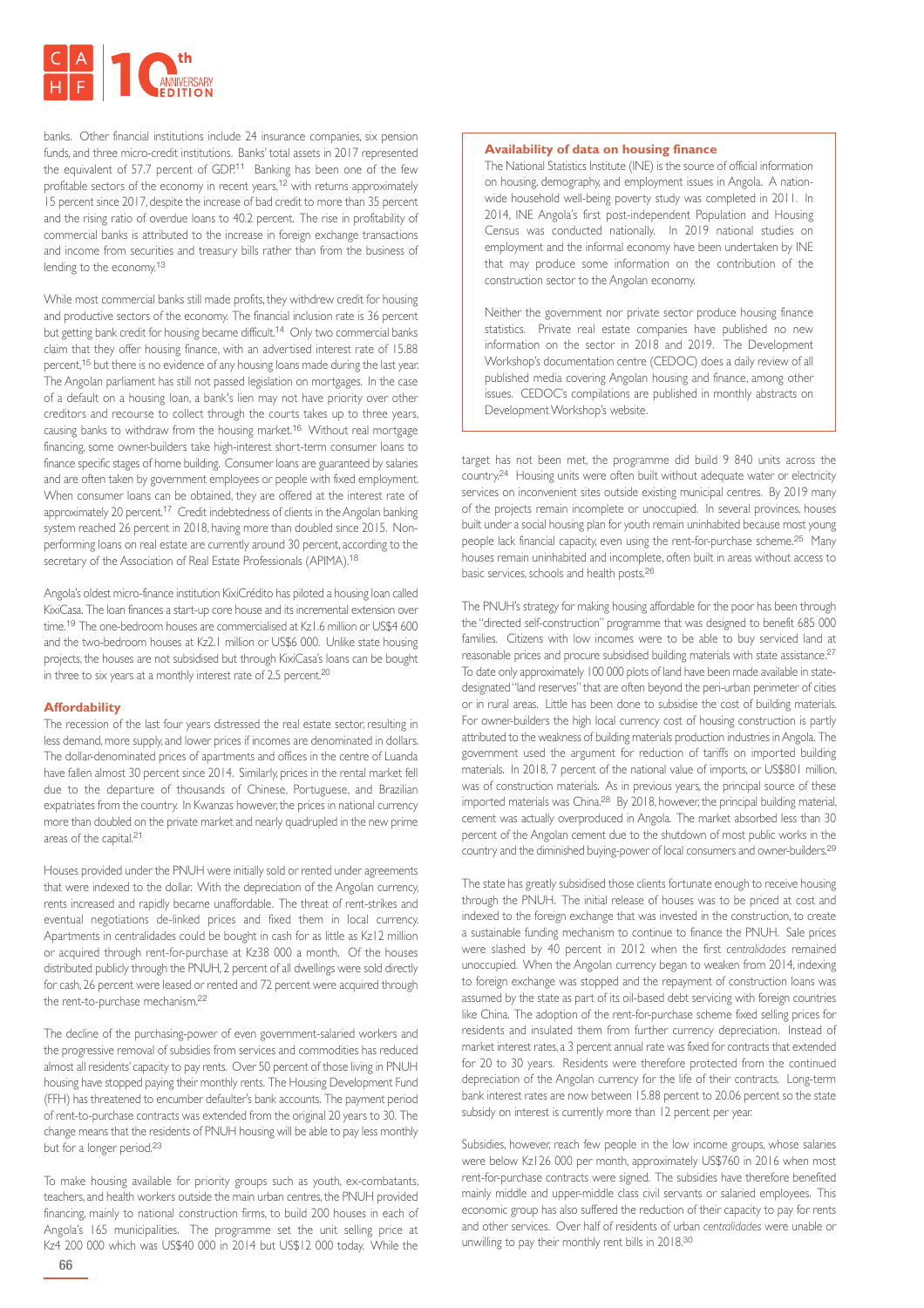# **ANGOLA**



Annual income profile for rural and urban households based on consumption (PPP\$)

Source https://www.cgidd.com/C-GIDD, 2019

# **Housing supply**

While the state remains a significant holder of housing stock it has ceased to be a major supplier of new housing in the Angolan market. Only 9 101 units were released on to the market over the 12 months ending in June 2019.<sup>31</sup> These are units that were started as part of the PNUH, were built by Chinese, Israeli and Portuguese firms, and left incomplete when the credit lines ran out. By the end of 2018, the country had 90 652 dwellings constructed, equivalent to 45.2 percent of the total planned by the government under the PNUH. The government had aimed to build 200 000 dwellings within 33 housing projects and 14 centralidades. Of those planned, only 12 housing developments are complete<sup>32</sup> but most stock was not released on to the market. Most of the state-supplied housing was offered through rent-to-purchase agreements over 30 years. Of PNUH homes, 70 percent are sold to the public service and 30 percent to companies who provide housing to their workers. Forty percent of sales are supposed to target people under 40.<sup>33</sup>

During the same period 8 050 building plots were released through the PNUH for owner-builders. The private sector similarly has delivered few housing units, as shown from the small number of 1 063 construction licences issued for home construction in 2017.<sup>34</sup> Of this number only 15 percent were issued to private contractors and most of the remainder was issued to residential owners. Getting a construction permit is a lengthy process, involving 10 steps and taking 173 days on average.<sup>35</sup>

The social production of housing by owner-builders themselves using family savings and informal market inputs accounted for most units built in the last year. Owners themselves have built an estimated 30 000 housing units a year in Angola over the last decade.<sup>36</sup>

The FFH is now responsible for 70 percent of state-built housing projects under the PNUH, while the remaining 30 percent is under the management of the National Housing Institute. Financing is offered to residents through three frameworks; outright purchase in cash, a purchase agreement with a 20 percent down-payment and the remainder over five years, or a rent-to-purchase arrangement where the resident acquires ownership after 30 years at a 3 percent interest rate. Most residents choose the rent-to-purchase option.

Most new houses built are in the main urban centres, as is evident from a survey by the National Statistics Institute (INE) of licences approved for the construction of buildings; 28.4 percent of the requests were made in Luanda, 14.7 percent in Cabinda, 9.6 percent in Zaire and 8.1 percent in Benguela.<sup>37</sup>

The private housing construction sector is in decline. Real estate agencies in Luanda and more than 300 private housing construction companies have shut down. They cite difficulties accessing credit and a reduction in demand. A key difficulty for real estate agents is that projects built four years ago were constructed at higher costs per square meter than potential buyers today can pay. The Angolan

real estate market has depended on state investment. Lower economic activity and a high public debt has resulted in lower demand and therefore price reductions. Also, the state often failed to pay companies for work already contracted or completed in construction and housing projects.<sup>38</sup>

The FFH estimates that the housing backlog in 2019 is still approximately 1.7 million units across the country. It estimates that approximately a third of Angola's population do not have adequate housing. Under the PNUH plan for the period 2018 – 2022, construction of a total of 122 000 social housing units is being planned. According to the National Housing Director, the strategy of building *centralidades* and employing international construction firms will still be employed.<sup>39</sup>

#### **Property markets**

Angola is one of the most difficult countries to register property, ranked 170<sup>th</sup> out of 190 by the World Bank in 2019. On average 190 days are needed to register land and the cost is 2.8 percent of its value. Most maps of land plots, even in Luanda, are kept on paper and there is no electronic database for recording boundaries and checking plans and providing neither cadastral information nor a standardised identification number system. Private land disputes usually take over three years to resolve through the courts. The quality of the document and tenure security offered therefore is weak and may not be legally binding, being ranked by the World Bank as only seven on a 30 point scale.<sup>40</sup> Private sector real estate agents complain about the absence of legal documents, licensed land, and master plans for the cities.<sup>41</sup>

The real estate market of the country lost 90 percent of investments between the years 2014 and 2016, according to the secretary of APIMA. Five years ago, a plot of land for implementing housing projects cost around Kz5 million. Today, the same plot costs Kz1 million. "Unfinished works have consumed 50 percent of the bank credit, all culminating in bad debts, which prevents the raising of new financing." Therefore, without the participation of banks, new projects cannot be developed. The province of Luanda has close to 10 000 informal agents not regulated but active in the real estate market, resulting often in fraud in buying and selling real estate.<sup>42</sup>

Approximately 60 percent of the formally built housing stock is not registered according to the Land Registry Conservatory. The lack of documentation applies to buildings and houses built in the colonial era and new housing, including the *centralidades*. <sup>43</sup> The president of APIMA argues for a revision of the land law to promote private investment. He recommends the creation of a "One-stop Property Office" to accelerate the legal and property regularisation processes. He argues that this would "end corruption and speculation in the process of creating a legal property market".<sup>44</sup>

#### **Policy and regulation**

The state plans to continue implementing the incomplete PNUH that was started in 2009. Improvements in the sector are expected as the programme is